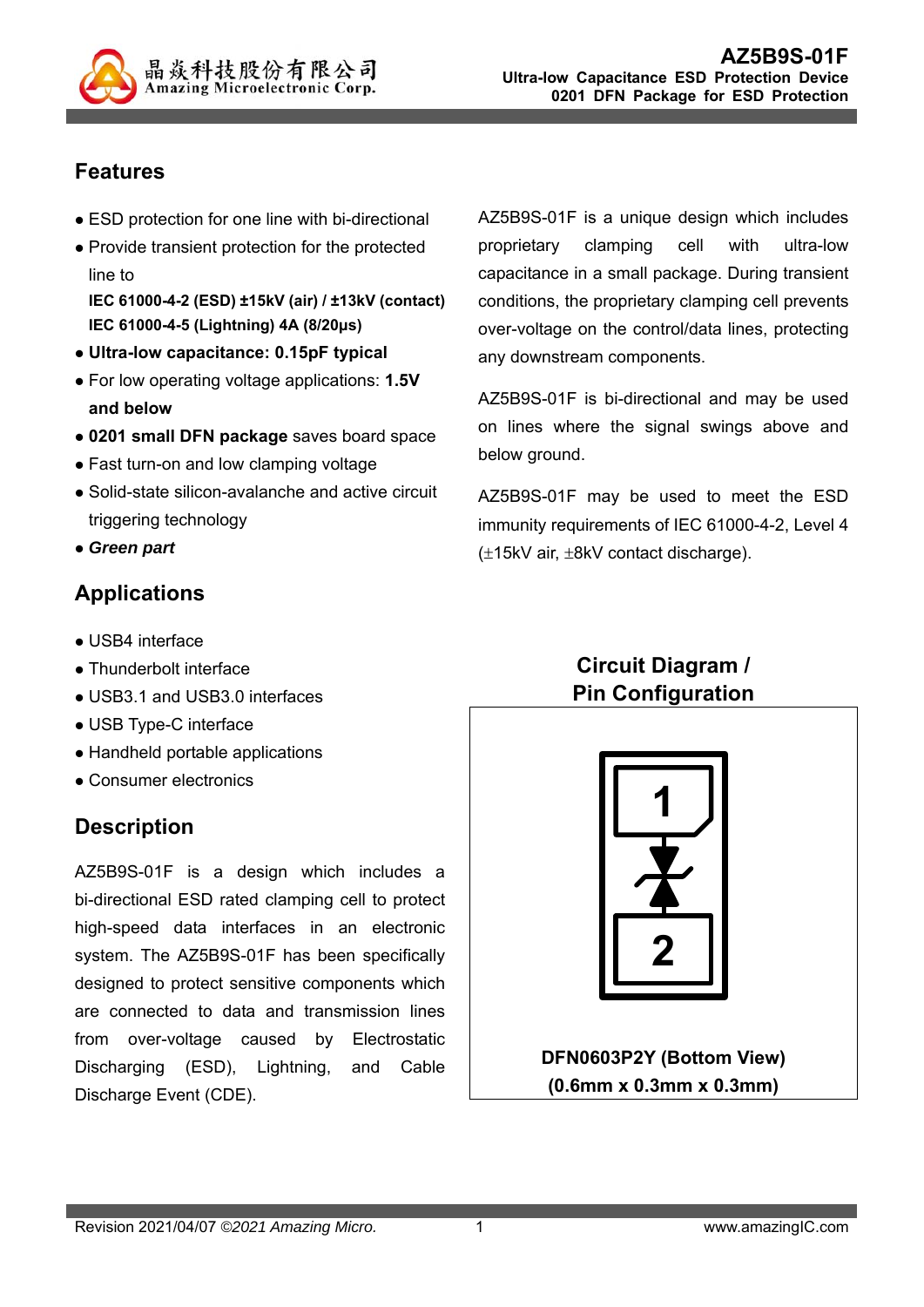

# **Specifications**

| Absolute Maximum Ratings $(T_A = 25^{\circ}C,$ unless otherwise specified) |                        |                 |             |  |
|----------------------------------------------------------------------------|------------------------|-----------------|-------------|--|
| <b>Parameter</b>                                                           | Symbol                 | Rating          | Unit        |  |
| Peak Pulse Current $(t_0=8/20\mu s)$                                       | $I_{\text{pp}}$        | 4               | A           |  |
| <b>Operating Voltage</b>                                                   | $V_{DC}$               | ±1.65           | V           |  |
| ESD per IEC 61000-4-2 (Air)                                                | $V_{ESD-1}$            | ±15             | kV          |  |
| ESD per IEC 61000-4-2 (Contact)                                            | $V_{ESD-2}$            | ±13             |             |  |
| <b>Lead Soldering Temperature</b>                                          | $T_{SOL}$              | 260 (10 sec.)   | $^{\circ}C$ |  |
| <b>Operating Temperature</b>                                               | $T_{OP}$               | $-55$ to $+85$  | $^{\circ}C$ |  |
| Storage Temperature                                                        | ${\sf T}_{\text{STO}}$ | $-55$ to $+150$ | $^{\circ}C$ |  |

| <b>Electrical Characteristics</b> |                         |                                        |        |            |     |             |
|-----------------------------------|-------------------------|----------------------------------------|--------|------------|-----|-------------|
| <b>Parameter</b>                  | Symbol                  | <b>Condition</b>                       | Min    | <b>Typ</b> | Max | <b>Unit</b> |
| <b>Reverse Stand-Off</b>          |                         |                                        |        |            |     |             |
| Voltage                           | <b>V</b> <sub>RWM</sub> | T=25 $\mathrm{^{\circ}C}$ .            | $-1.5$ |            | 1.5 | $\vee$      |
| Reverse Leakage                   |                         |                                        |        |            |     |             |
| Current                           | $I_{\text{Leak}}$       | $V_{RWM} = \pm 1.5V$ , T=25 °C.        |        |            | 100 | nA          |
| Reverse Breakdown                 |                         |                                        | 4      |            |     | $\vee$      |
| Voltage                           | $V_{BV}$                | $I_{\text{BV}}$ = 100µA, T=25 °C.      |        |            |     |             |
| <b>ESD Clamping</b>               | $VCL-ESD$               | IEC 61000-4-2 +8kV ( $I_{TLP}$ = 16A), |        | 4.6        |     | $\vee$      |
| Voltage (Note 1)                  |                         | contact mode, T=25 °C.                 |        |            |     |             |
| <b>ESD Dynamic Turn</b>           |                         | IEC 61000-4-2 0~+8kV, contact          |        | 0.2        |     | Ω           |
| on Resistance                     | $R_{\text{dynamic}}$    | mode, $T=25$ °C.                       |        |            |     |             |
| Channel Input                     |                         | $V_R$ = 1V, f = 1MHz, T=25 °C.         |        | 0.18       |     | pF          |
| Capacitance                       | $C_{\text{IN}}$         | $V_R$ = 1V, f = 1GHz, T=25 °C.         |        | 0.15       |     | рF          |

Note 1: ESD Clamping Voltage was measured by Transmission Line Pulsing (TLP) System.

TLP conditions:  $Z_0$ = 50 $\Omega$ ,  $t_p$ = 100ns,  $t_r$ = 1ns.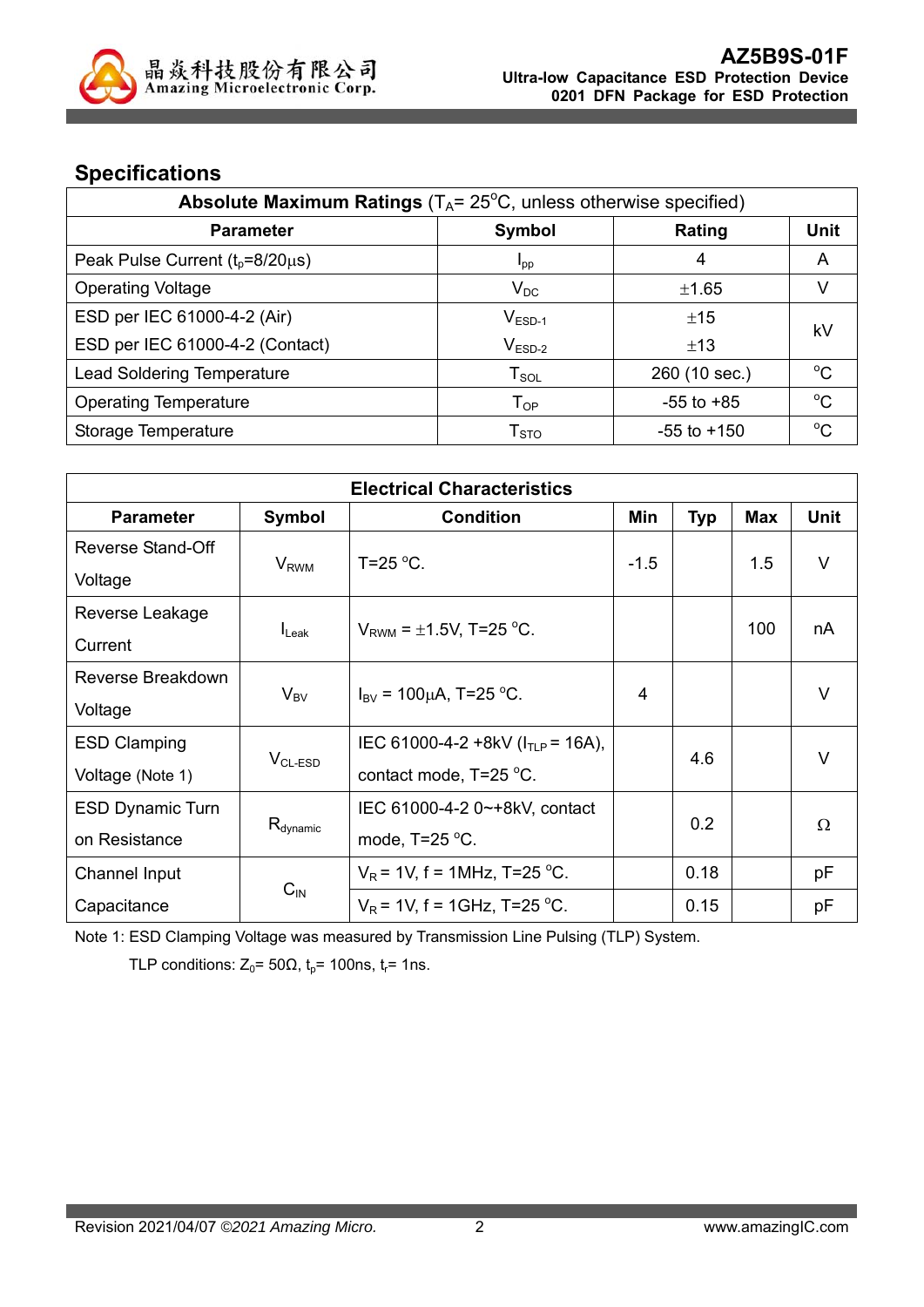

## **Typical Characteristics**



**Transmission Line Pulsing (TLP) Voltage (V)**

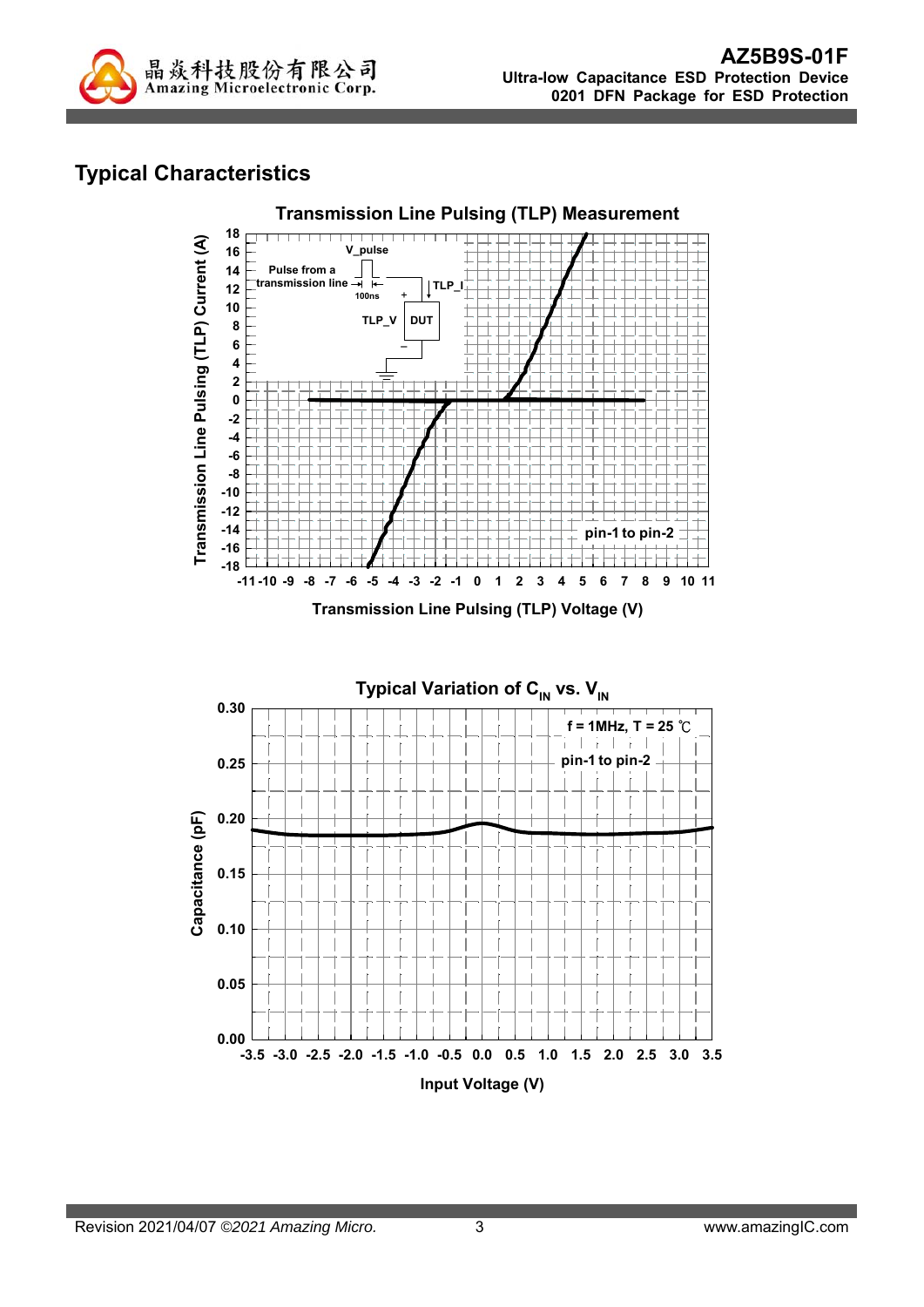

### **Application Information**

The AZ5B9S-01F is designed to protect one line against system ESD pulse by clamping it to an acceptable reference. It provides bi-directional protection.

The usage of the AZ5B9S-01F is shown in Fig. 1. Protected line, such as data line, control line, or power line, is connected at pin 1. The pin 2 is connected to a ground plane on the board. In order to minimize parasitic inductance in the board traces, all path lengths connected to the pins of AZ5B9S-01F should be kept as short as possible.

In order to obtain enough suppression of ESD induced transient, a good circuit board is critical. Thus, the following guidelines are recommended:

- Minimize the path length between the protected lines and the AZ5B9S-01F.
- Place the AZ5B9S-01F near the input terminals or connectors to restrict transient coupling.
- The ESD current return path to ground should be kept as short as possible.
- Use ground planes whenever possible.
- NEVER route critical signals near board edges and near the lines which the ESD transient easily injects to.



**Fig. 1**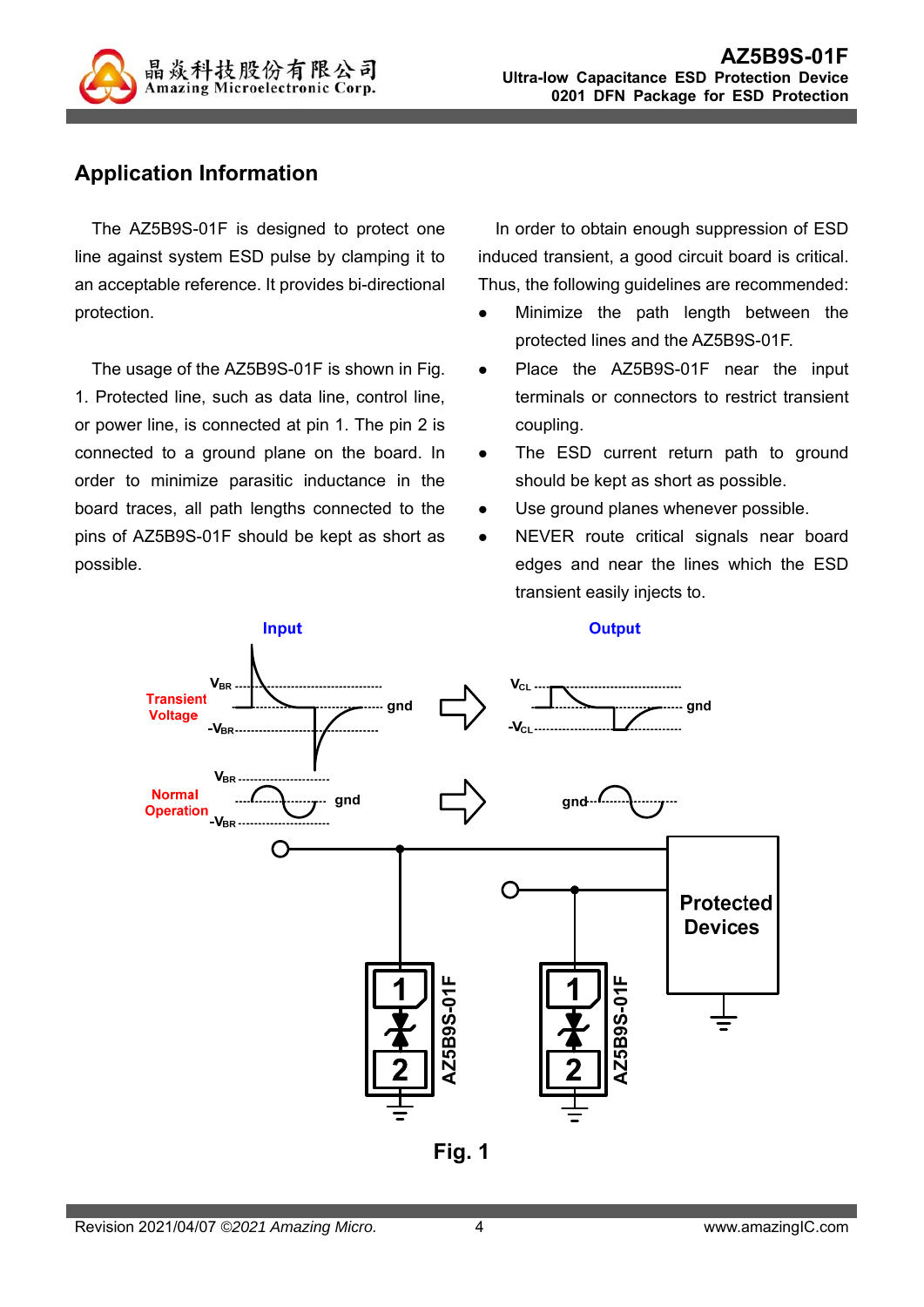

### **Mechanical Details**



| <b>SYMBOL</b> | <b>MILLIMETERS</b> |          |      |  |
|---------------|--------------------|----------|------|--|
|               | MIN.               | NOM.     | MAX. |  |
| Е             | 0.55               | 0.60     | 0.65 |  |
| D             | 0.25               | 0.30     | 0.35 |  |
| A             | 0.28               | 0.30     | 0.32 |  |
| A1            | 0.00               | 0.02     | 0.05 |  |
| L1            | 0.13               | 0.18     | 0.23 |  |
| L2            | 0.14               | 0.19     | 0.24 |  |
| C1/C2         | 0.20               | 0.25     | 0.30 |  |
| е             |                    | 0.35 BSC |      |  |

**Land Layout** 



#### **(Unit: mm)**

Notes:

This LAND LAYOUT is for reference purposes only. Please consult your manufacturing partners to ensure your company's PCB design guidelines are met.

# **Marking Code**



Y = Device Code

| <b>Part Number</b>             | <b>Marking Code</b> |
|--------------------------------|---------------------|
| AZ5B9S-01F.R7G<br>(Green Part) |                     |

Note. Green means Pb-free, RoHS, and Halogen free compliant.